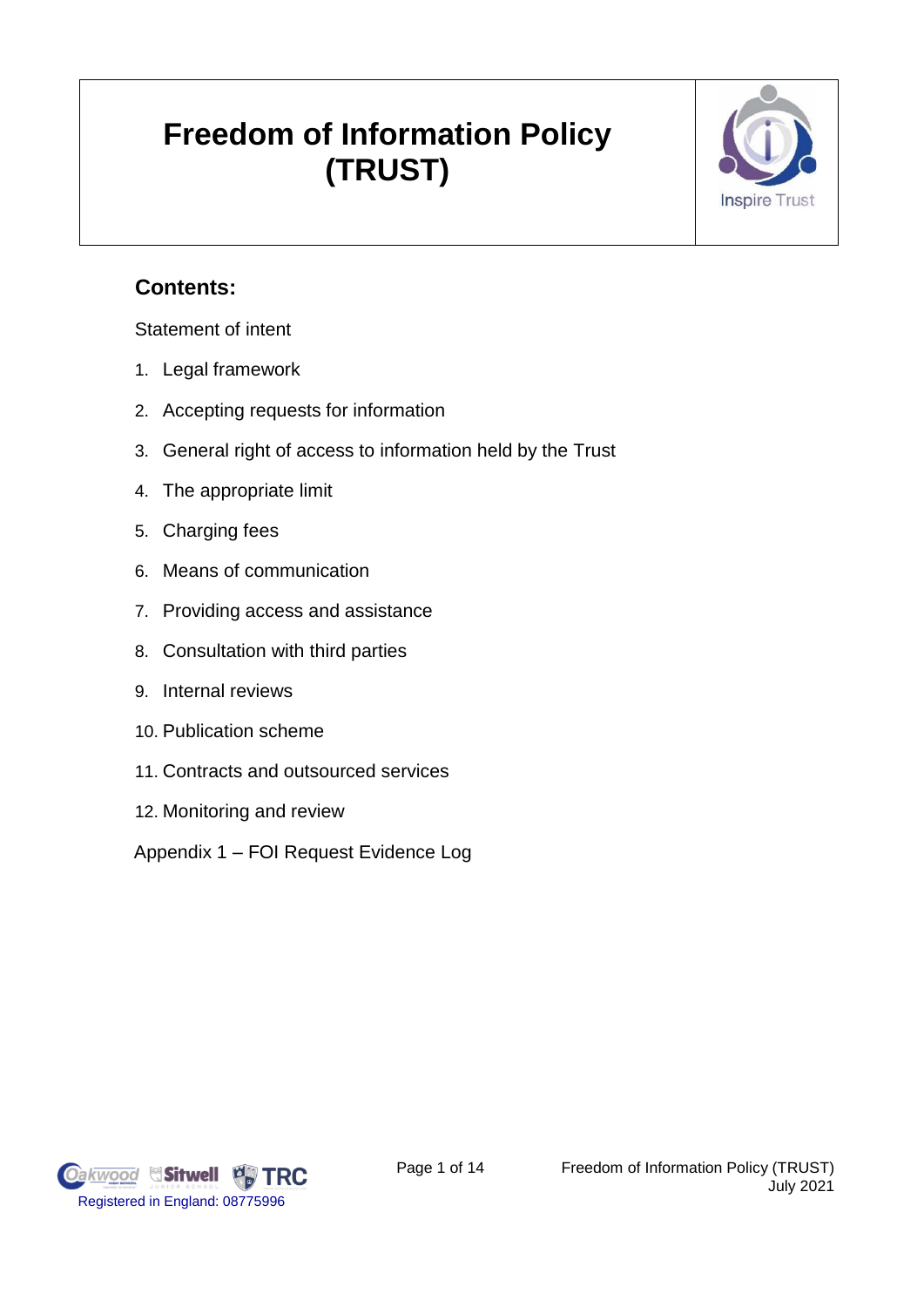## **Statement of intent**

As an educational provider, our Trust has an obligation to publish a freedom of information statement, outlining how we will meet our duties under the Freedom of Information Act 2000 and associated regulations. The development and effective implementation of this policy fulfils that requirement.

More specifically, this policy outlines our Trust's policy and procedures for:

- The release and publication of private data and public records.
- Providing applicants with advice and assistance throughout the duration of their requests.

It also clarifies our position regarding the appropriate limit to the costs incurred by the Trust in obtaining any requested information, and on charging fees for its provision.

For the purpose of this policy, the 'Trust' incorporates Inspire Trust and all of its establishments.

## **1. Legal framework**

- 1.1. This policy has due regard to the following legislation:
	- UK GDPR
	- The Data Protection Act 2018
	- The Freedom of Information Act 2000
	- The Freedom of Information and Data Protection (Appropriate Limit and Fees) Regulations 2004
- 1.2. This policy also has due regard to guidance including, but not limited to, the following:
	- Cabinet Office (2018) 'Freedom of Information Code of Practice'
	- ICO (2013) 'Definition document for the governing bodies of maintained and other state-funded schools in England'
	- ICO (2015) 'Model publication scheme'
	- ICO (2016) 'Duty to provide advice and assistance (section 16)'
	- ICO (2015) 'Time limits for compliance under the Freedom of Information Act (section 10)'
- 1.3. This policy will be viewed in conjunction with the Trust Data Protection Policy

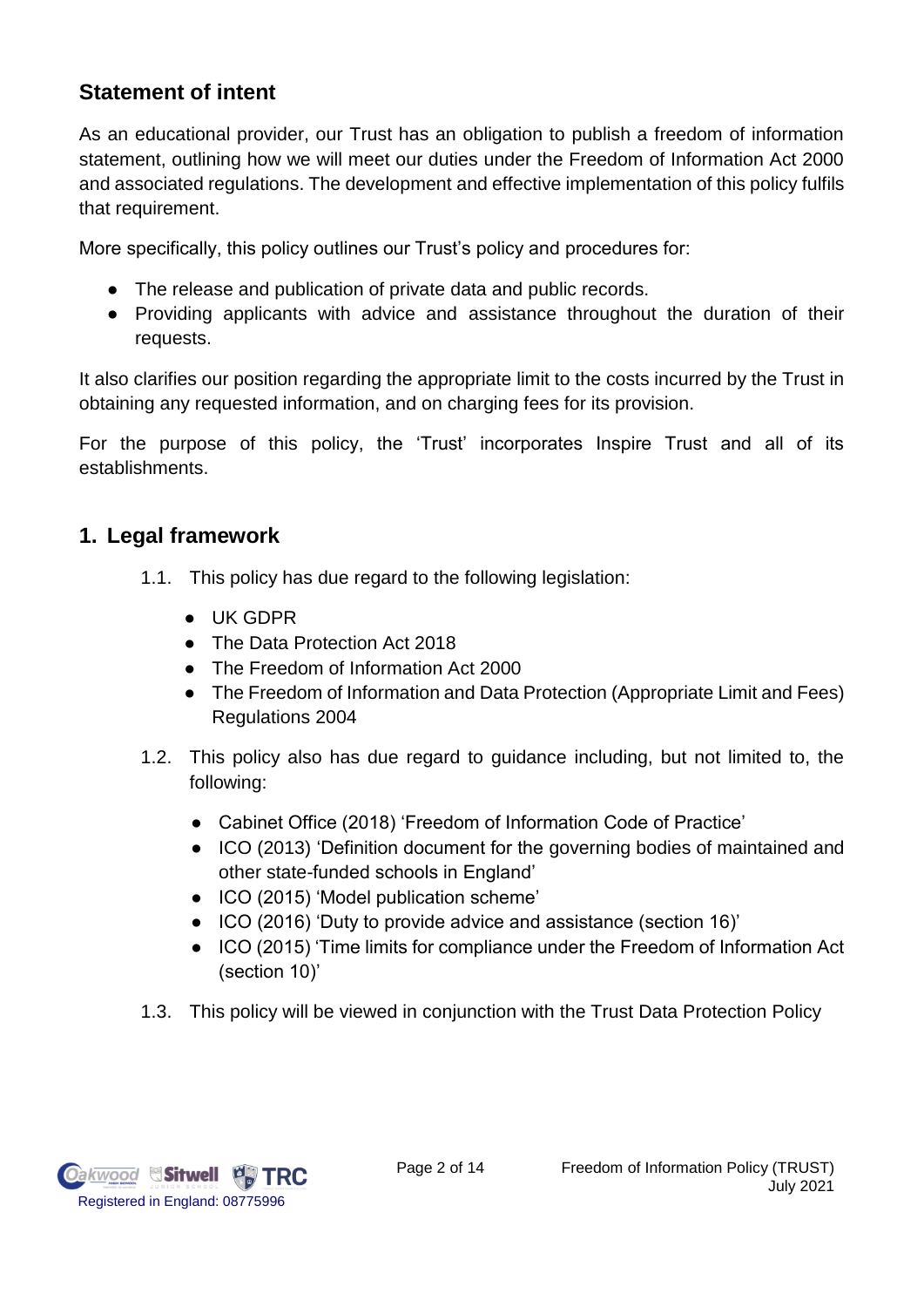## **2. Accepting requests for information**

2.1. There are three different types of information which may be requested from the Trust or individual establishment:

*Data Protection enquiries (or Subject Access Requests)* - where the enquirer asks for personal information the Trust may hold about the enquirer. These requests are dealt with under the Data Protection Policy (available on the website).

*Environmental Information Regulations enquiries* - where the information requested is related to the natural or built environment. Further information is available on the [ICO website](https://ico.org.uk/)

*Freedom of Information enquiries* - where the information requested is not related to data protection or environmental regulations, as outlined above. FOI enquiries do not have to explicitly state that they are a FOI request to be dealt with under the FOI policy.

- 2.2. The Trust will only accept a request for information which meets all of the following criteria:
	- It is in writing (this includes requests sent to the Trust's official social media accounts)
	- It states the name of the applicant (not a pseudonym) and an address for correspondence
	- It adequately describes the information requested
- 2.3. A request will be treated as made in writing if it meets all of the following requirements:
	- It is transmitted by electronic means
	- It is received in legible form
	- It is capable of being used for subsequent reference
- 2.4. Where a request is submitted in a foreign language, the Trust is not expected to obtain a translation of the request. For the request to be processed, the Trust will ask the applicant to provide their request in English.
- 2.5. The Trust will publish details of its procedures for dealing with requests for information on the website, which includes the following:
	- A contact address and email address
	- A telephone number
	- A named individual to assist applicants with their requests

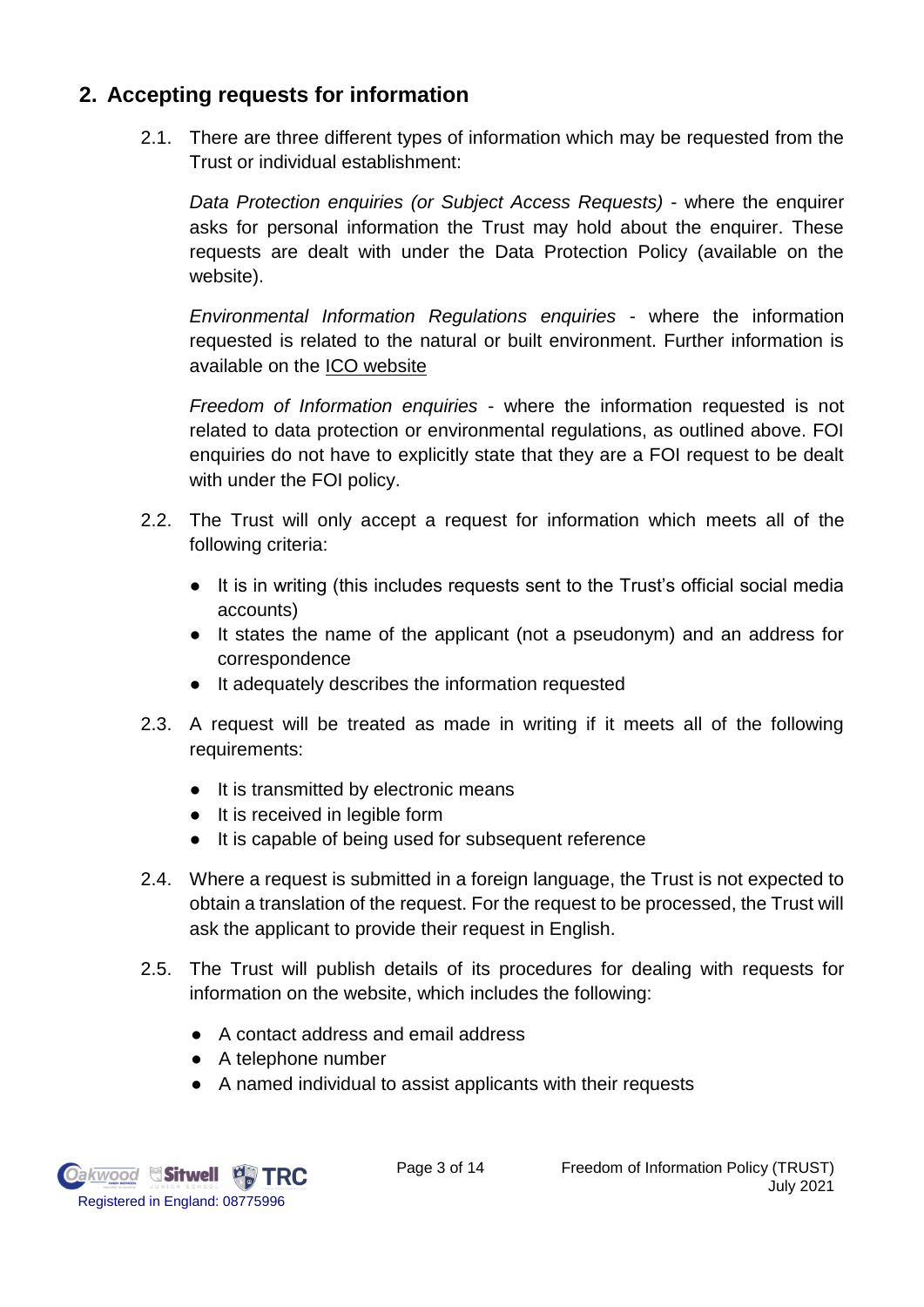## **3. General rights of access to information held by the Trust**

- 3.1. Provided that the request meets the requirements set out in section 2 of this policy, the Trust will comply with its duty to:
	- Confirm or deny to any person making a request for information to the Trust, whether it holds information of the description specified in the request.
	- Provide the documentation, if the Trust confirms that it holds the requested information.
- 3.2. The duties outlined in 3.1 will be completed no later than 20 school / college days, or 60 working days if this is shorter, from receipt of the request.
- 3.3. Where a fee is charged, the timeframe within which the Trust has to respond to the request begins from the day the fee is received.
- 3.4. The Trust will not comply with section 3.1 of this policy where:
	- The Trust reasonably requires further information to meet a freedom of information request, has informed the applicant of this requirement, but was not subsequently supplied with that further information.
	- The information is no longer readily available as it is contained in files that have been placed in archive storage or is difficult to access for similar reasons.
	- A request for information is exempt under section 2 of the Freedom of Information Act 2000.
	- The cost of providing the information exceeds the appropriate limit.
	- The request is vexatious.
	- The request is a repeated request from the same person made within 60 consecutive working days of the initial one.
	- A fee notice was not honoured.
	- The requested information is not held by the Trust for the purposes of the Trust's business.
- 3.5. Where information is, or is thought to be, exempt, the Trust will, within 20 school days, give notice to the applicant which:
	- States that fact.
	- Specifies the exemption in question.
- 3.6. If information falls within scope of a qualified exemption and the Trust needs additional time to consider the public interest test, the Trust may extend the deadline. In most cases, the extension will exceed no more than a further 20 school / college days; however, the actual length of the extension will be decided on a case-by-case basis.

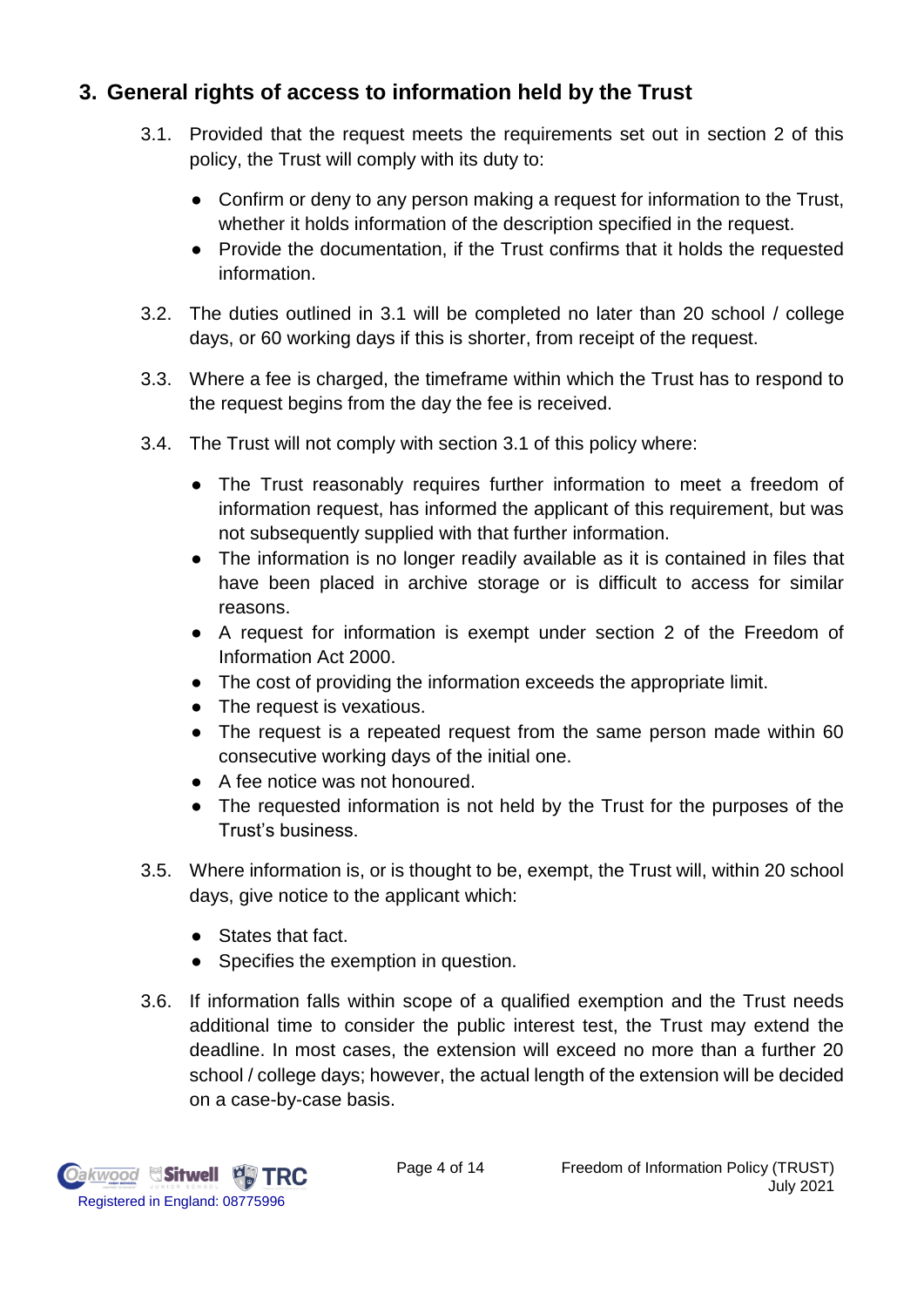- 3.7. Where a public interest test extension is required, the Trust will write to the applicant to inform them of this, stating the following information:
	- Which exemption(s) the extension relies on and why
	- A revised deadline for when the applicant will receive their response
- 3.8. Where a deadline has to be further extended, the Trust will write to the applicant again, stating the information outlined in 3.7.
- 3.9. Requests for information that is not recorded by the Trust (e.g. requests for explanations, clarification of policy and comments on the Trust's business) will not be considered valid requests. In these cases, the applicant will be provided with an explanation of why their request will not be treated under the Freedom of Information Act 2000 and the Trust will respond to the applicant through other channels as appropriate.
- 3.10. The information provided to the applicant will be in the format that they have requested, where possible.
- 3.11. Where it is not possible to provide the information in the requested format, the Trust will assist the applicant by discussing alternative formats in which it can be provided.
- 3.12. The information provided will also be in the language in which it is held, or another language that is legally required.
- 3.13. If, under relevant disability and discrimination regulations, the Trust is legally obliged to provide the information in other forms and formats, it will do so.
- 3.14. In some cases, a request may be dealt with under more than one access regime, e.g. if the request involves both information about the Trust and personal information, it will be dealt with under the Freedom of Information Act 2000 and the Data Protection Act 2018.
- 3.15. Staff are made aware that it is a criminal offence to alter, deface, block, erase, destroy or conceal any information held by the Trust with the intention of preventing disclosure following a request.

## **4. The appropriate limit**

- 4.1. The Trust will not comply with any freedom of information request that exceeds the statutorily imposed appropriate limit of £450.
- 4.2. When determining whether the cost of complying with a freedom of information request is within the appropriate limit, the Trust will take account only of the costs we reasonably expect to incur in relation to:

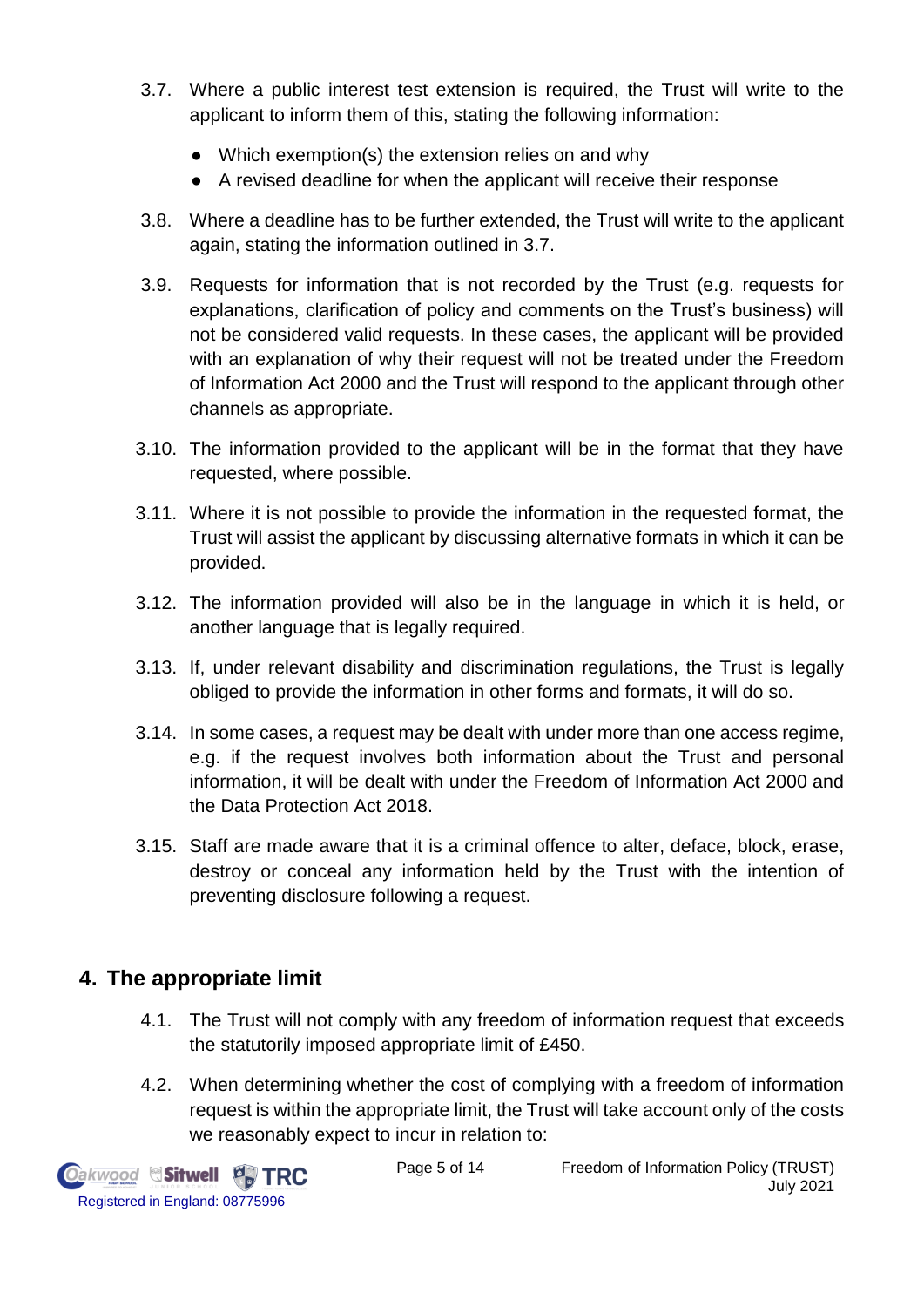- Determining whether it holds the information.
- Locating the information, or a document which may contain the information.
- Retrieving the information, or a document which may contain the information.
- Extracting the information from a document containing it.
- Costs related to the time spent by any person undertaking any of the activities outlined in section 4.2 of this policy on behalf of the Trust, are to be estimated at a rate of £25 per person per hour.
- 4.3. The Trust is not required to search for information in scope of a request until it is within the cost limit.
- 4.4. If responding to one part of a request would exceed the cost limit, the Trust does not have to respond to any other parts of the request.
- 4.5. Where multiple requests for information are made to the Trust within 60 consecutive working days of each other, either by a single person or by different persons who appear to be acting in concert, the estimated cost of complying with any of the requests is to be taken to be the total costs to the Trust of complying with all of them.

## **5. Charging fees**

- 5.1. The Trust may, within 20 school days, give an applicant who has requested information from the Trust, a written notice stating that a fee is to be charged for the Trust's compliance.
- 5.2. Charges may be made for disbursements, such as the following:
	- Production expenses, e.g. printing and photocopying
	- Transmission costs, e.g. postage
	- Complying with the applicant's preferences about the format in which they would like to receive the information, e.g. scanning to a CD
- 5.3. Fees charged will not exceed the total cost to the Trust of:
	- Informing the person making the request whether we hold the information.
	- Communicating the information to the person making the request.
- 5.4. Where a fee is to be charged, the Trust will not comply with section 3 of this policy unless the requested fee is paid within a period of three months, beginning with the day on which the fees notice is given to the applicant.
- 5.5. Where a fee is paid by cheque, the Trust has the right to wait until the cheque is cleared before commencing work.

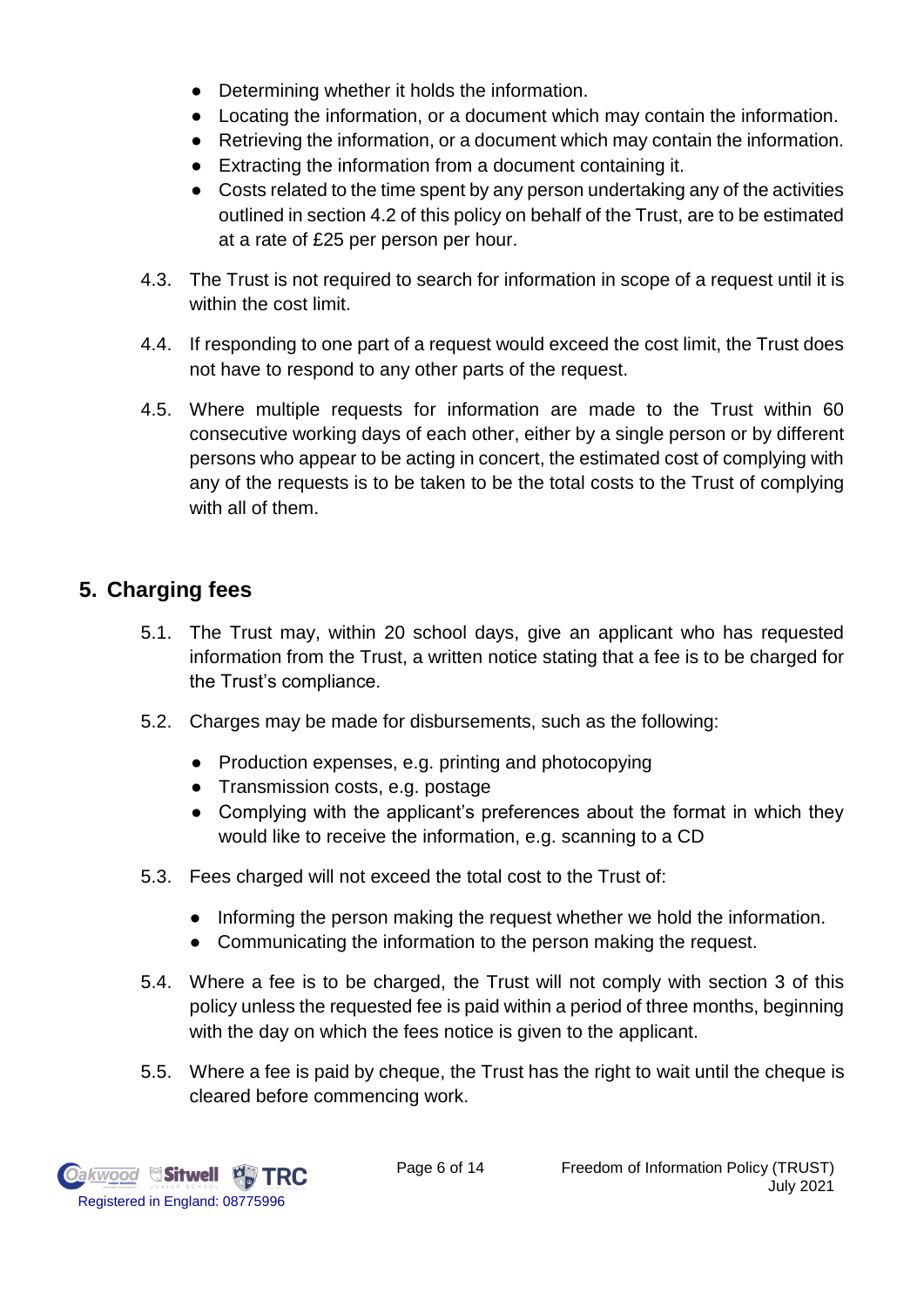- 5.6. Once a fee is received, the Trust will inform the applicant of the revised response deadline, i.e. an additional 20 school days (or 60 working days).
- 5.7. Where the Trust has underestimated the cost to be charged to an applicant, a second fees notice will not be issued; instead, the Trust will bear the additional costs.
- 5.8. The Trust will not take into account any costs which are attributable to the time spent by persons undertaking any of the activities mentioned in section 5.3 above.
- 5.9. When calculating the  $20<sup>th</sup>$  school / college day in which to respond to a freedom of information request, the period beginning the day on which the fee notice is given to the applicant and ending with the day on which the fee is received will be disregarded.

## **6. Means of communication**

- 6.1. Where, on making a request for information, the applicant expresses a preference for communication by any one of the following means, the Trust will, as far as is practicable, give effect to that preference:
	- The provision to the applicant of a copy of the information in permanent form or in another form acceptable to the applicant.
	- The provision to the applicant of a reasonable opportunity to inspect a record containing the information.
	- The provision to the applicant of a digest, or summary of the information, in permanent form or in another form acceptable to the applicant.
- 6.2. Where a preference is not stated by the applicant, the Trust will communicate by any means which are reasonable under the circumstances. For example, where an applicant uses Twitter to make a request, the Trust may respond via an alternative medium as Twitter restricts the length of a response.

## **7. Providing advice and assistance**

- 7.1. The Trust will meet its duty to provide advice and assistance, as far as is reasonable, to any person who proposes to make, or has made, requests for information to the Trust.
- 7.2. The Trust may offer advice and assistance in the following circumstances:

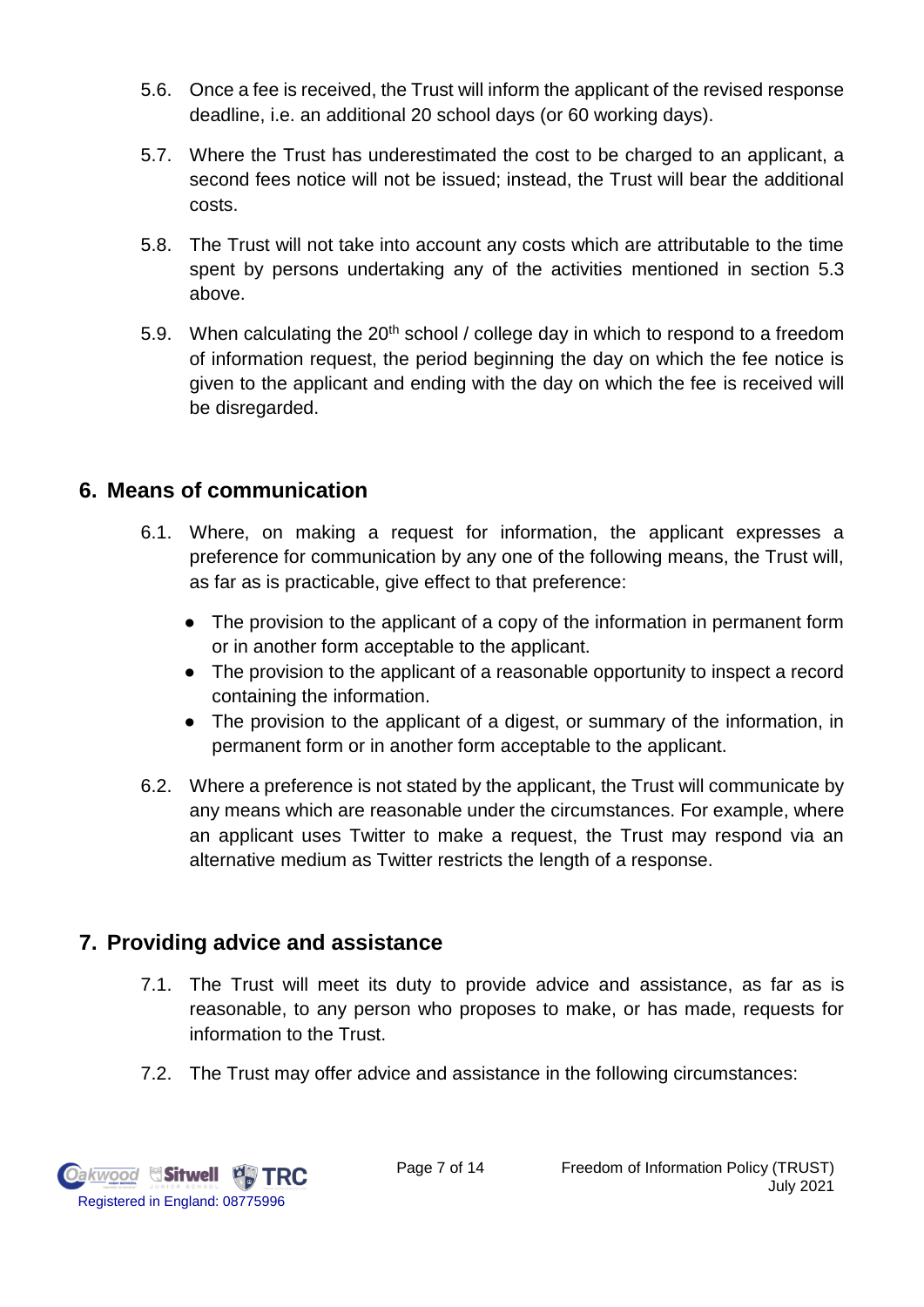- If an individual requests to know what types of information the Trust holds and the format in which it is available, as well as information on the fees regulations and charging procedures.
- If a request has been made, but the Trust is unable to regard it as a valid request due to insufficient information, leading to an inability to identify and locate the information.
- If a request has been refused, e.g. due to an excessive cost, and it is necessary for the Trust to assist the individual who has submitted the request.
- 7.3. The Trust will provide assistance for each individual on a case-by-case basis; examples of how the Trust will provide assistance include the following:
	- Informing an applicant of their rights under the Freedom of Information Act 2000, but will not advise on the full scope of the Freedom of Information Act 2000 itself.
	- Assisting an individual in the focus of their request, e.g. by advising of the types of information available within the requested category
	- Advising an applicant if information is available elsewhere and directing them to that source of information
	- Keeping an applicant informed on the progress of their request
- 7.4. Where the Trust wishes to ask a different public authority to deal with a request by transferring it to them, this will only be done with the agreement of the applicant.
- 7.5. In order to provide assistance as outlined above, the Trust will engage in the following good practice procedures:
	- Make early contact with an individual and keep them informed of the process of their request.
	- Accurately record and document all correspondence concerning the clarification and handling of any request.
	- Give consideration to the most appropriate means of contacting the applicant, taking into account their individual circumstances.
	- Discuss with the applicant whether they would prefer to receive the information in an alternative format, in cases where it is not possible to provide the information requested in the manner originally specified.
	- Remain prepared to assist an applicant who has had their request denied due to an exemption.
- 7.6. The Trust will give particular consideration to what level of assistance is required for an applicant who has difficulty submitting a written request.
- 7.7. In circumstances where an applicant has difficulty submitting a written request, the Trust will:

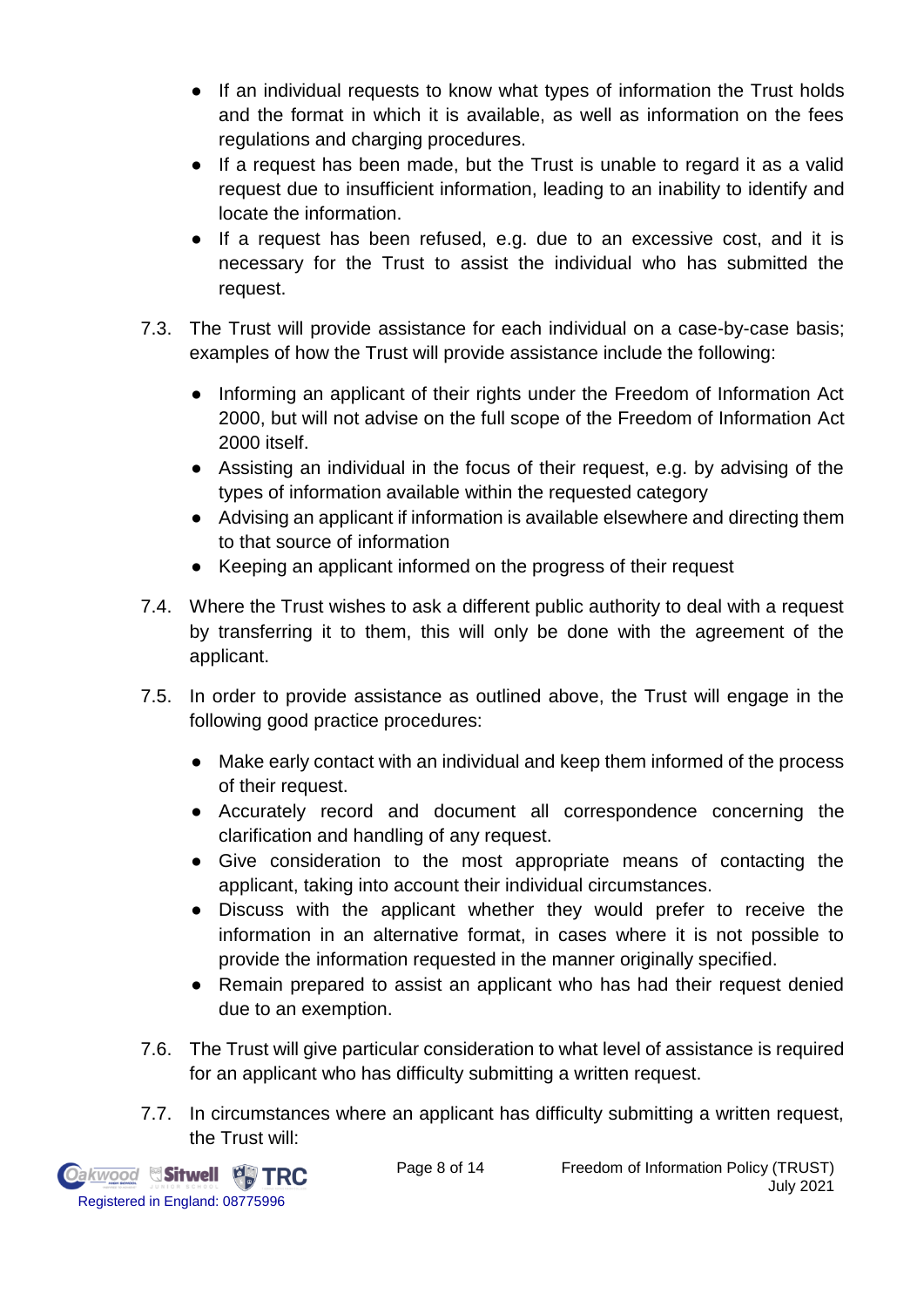- Within reason, make a note of the application over the telephone and then send the note to the applicant to confirm and return – the statutory time limit for a reply would begin here.
- Direct the individual to a different agency that may be able to assist with framing their request.
- **NB.** This list is not exhaustive, and the Trust may decide to take additional assistance measures that are appropriate to the case.
- 7.8. Where an applicant's request has been refused either because the information is accessible by other means, or the information is intended for future publication or research, the Trust, as a matter of good practice, will provide advice and assistance.
- 7.9. The Trust will advise the applicant how and where information can be obtained, if it is accessible by other means.
- 7.10. Where there is an intention to publish the information in the future, the Trust will advise the applicant of when this publication is expected.
- 7.11. If the request is not clear, the Trust will ask for more detail from the applicant in order to identify and locate the relevant information, before providing further advice and assistance.
- 7.12. If the Trust believes the applicant has not provided their real name, the Trust will inform the applicant that the request will not be responded to until further information is received from the applicant.
- 7.13. If the Trust is able to clearly identify the elements of a request, it will respond following usual procedures and will provide advice and assistance for the remainder of the request.
- 7.14. If any additional clarification is needed for the remainder of a request, the Trust will ensure there is no delay in asking for further information.
- 7.15. Applicants are given two months to provide any requested clarification. If an applicant decides not to follow the Trust's advice and assistance and fails to provide clarification, the Trust is under no obligation to contact the applicant again.
- 7.16. If the Trust is under any doubt that the applicant did not receive the advice and assistance, the Trust will re-issue it.
- 7.17. The Trust is not required to provide assistance where an applicant's request is vexatious or repeated, as defined under section 14 of the Freedom of Information Act 2000.

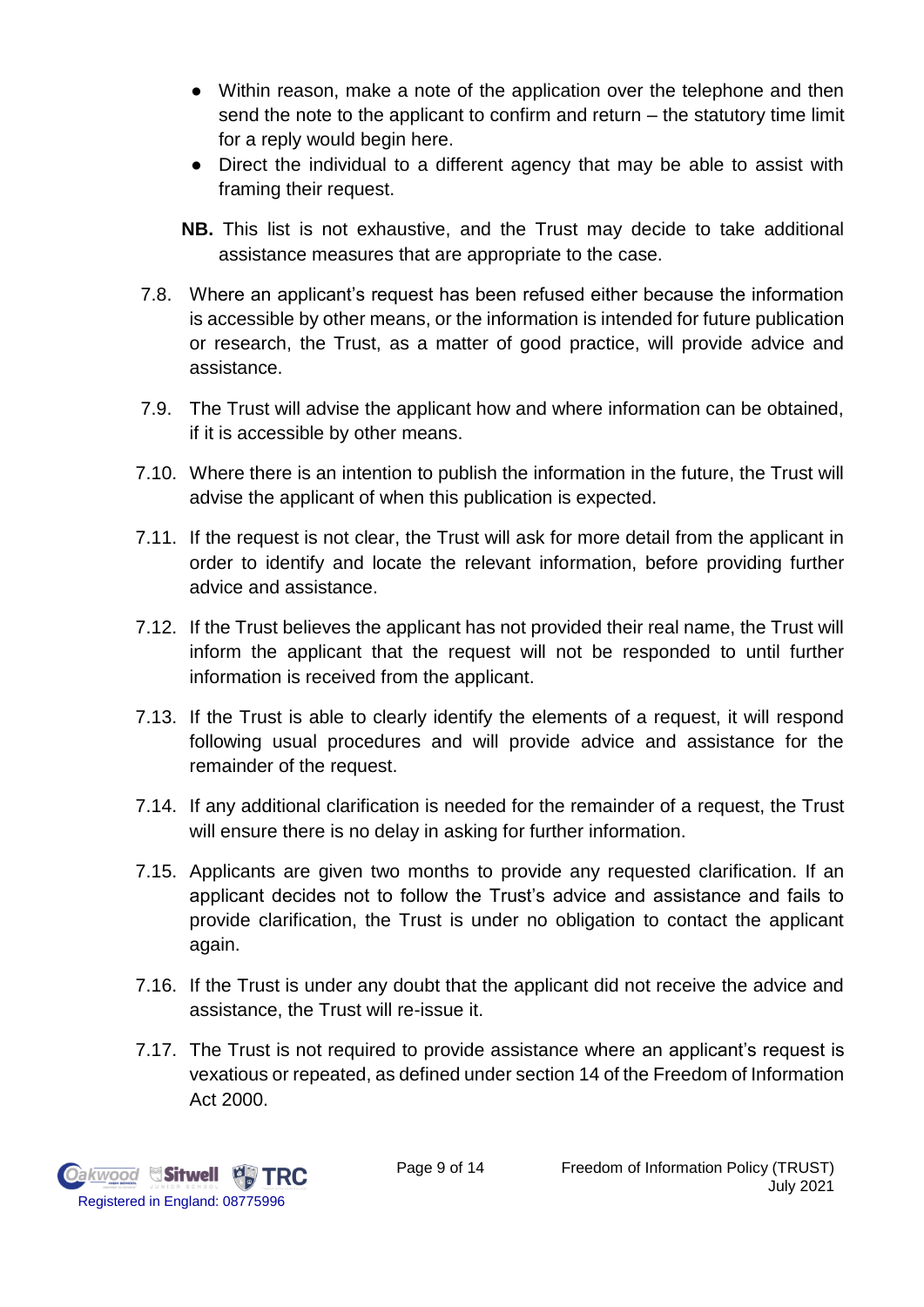- 7.18. Where the Trust has already sent a refusal request in relation to a previous vexatious request, the Trust is not obliged to send another notice for future vexatious requests.
- 7.19. An ongoing evidence log is kept, recording relevant correspondence or behaviour that has been taken into account when a request has been classed as vexatious.
- 7.20. The Trust is not required to provide information where the cost of complying with a request exceeds the limit outlined in the Freedom of Information Act 2000. In such cases, the Trust will firstly provide the applicant with advice and assistance to help them reframe or refocus their request with a view of bringing it within the cost limit. Then the Trust will consider whether any information can be provided free of charge if the applicant refuses to pay the fee.
- 7.21. If a request is refined, it will be treated as a new request.
- 7.22. A record will be kept by the Headteacher of all the advice and assistance provided.

#### **8. Consultation with third parties**

- 8.1. The Trust may need to consult third parties about information held in scope of a request to consider whether it would be suitable to disclose the information. Situations where third parties may need to be consulted include the following:
	- When requests relate to persons or bodies who are not the applicant and/or the Trust
	- When the disclosure of information is likely to affect the interests of persons or bodies who are not the applicant or the Trust
- 8.2. The Trust will consider if a third party needs to be directly consulted about a request, particularly, if there are contractual obligations that require consultation before information is disclosed.
- 8.3. Third parties will also be consulted where the Trust is proposing to disclose information relating to them or information that is likely to affect their business or private interests.
- 8.4. The views of third parties will be given appropriate weighting when deciding how to respond to a request. For example, if the third party created or provided the information, they may have a better understanding of its sensitivity.
- 8.5. It is ultimately the Trust's decision as to whether information in scope of a request will be released following any relevant consultation.

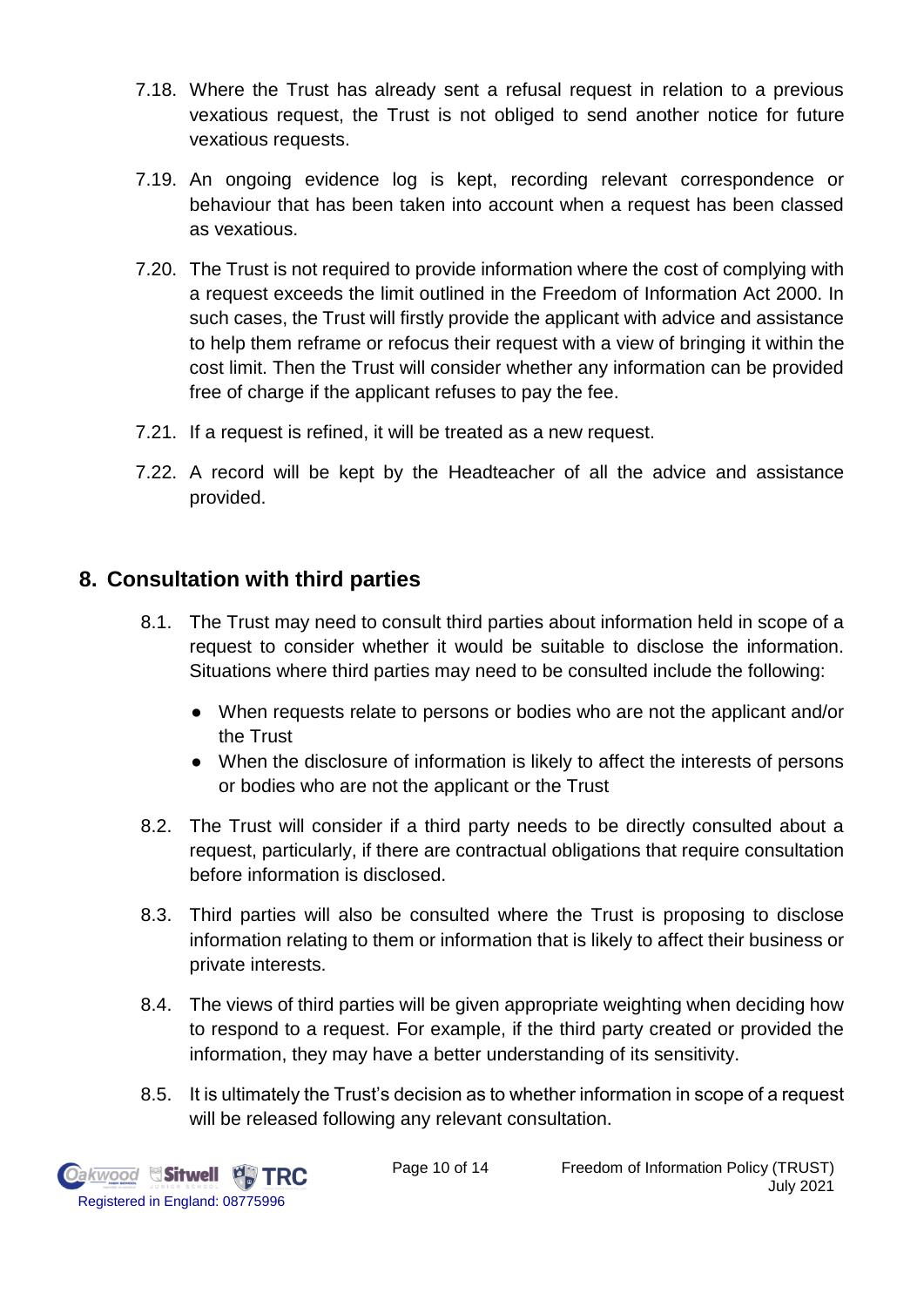- 8.6. Where the Trust decides to release information following consultation with a third party, the third party will be informed in advance that the information is going to be disclosed.
- 8.7. Where the Trust intends to release information that relates to a large number of third parties, the Trust will consider whether it would be more appropriate to contact a representative organisation who can express views on behalf of the third parties, rather than contacting each party individually. If no representative organisation exists, the Trust may also consider only notifying or consulting a sample of the third parties relating to the disclosure.
- 8.8. Decisions made in line with 8.7 will be made on a case-by-case basis.

#### **9. Internal reviews**

- 9.1. When responding to requests for information, the details of the Trust's internal review process will be set out, including information about how applicants can request an internal review. Applicants will also be informed of their right to complain to the ICO if they are still dissatisfied following the outcome of the Trust's internal review.
- 9.2. Requests for an internal review should be made in writing to the Trust.
- 9.3. For a request for an internal review to be accepted, it must be made within 40 school / college days from the date the Trust issued an initial response to the request.
- 9.4. Upon receipt of an application, the Trust will acknowledge an application and inform the applicant of the intended response date. Responses will usually be delivered within 20 school / college days of receipt of the application.
- 9.5. If an internal review is complex, requires consultation with third parties or the relevant information is of high volume, the Trust may need to extend the usual response timeframe. In these cases, the Trust will inform the applicant and provide an alternative response date. In most cases, the extension will exceed no more than a further 20 school / college days; however, the actual length of the extension will be decided on a case-by-case basis.
- 9.6. Where clarification is needed from an applicant regarding the review, the normal response period will not begin until clarification is received.
- 9.7. Wherever possible, the review will be undertaken by a different member of staff than the person who took the original decision.
- 9.8. During a review, the Trust will evaluate the handling of the request; particular attention will be paid to concerns raised by the applicant.



Page 11 of 14 Freedom of Information Policy (TRUST) July 2021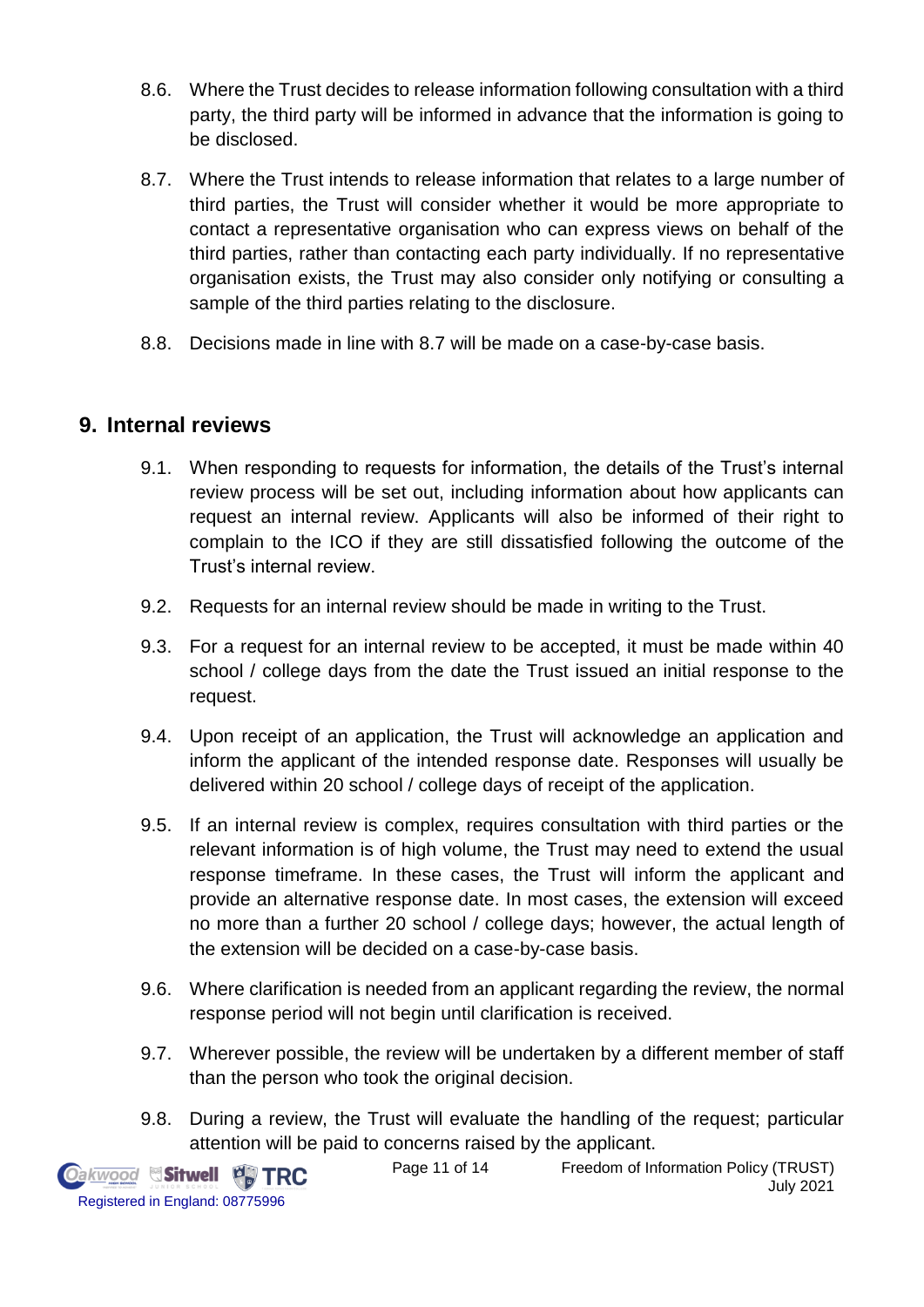- 9.9. The applicant will be informed of the outcome of the review and a record will be kept of such reviews and the final decision that is made.
- 9.10. If the outcome of the review is to disclose information that was previously withheld, the information will be provided to the applicant at the same time they are informed of the response to the review, where possible. If this is not possible, the applicant will be informed of when the information will be provided.
- 9.11. Within the response to a review, the applicant will be informed again of their right to complain to the ICO.

#### **10. Publication scheme**

- 10.1. The Trust will meet its duty to adopt and maintain a publication scheme (See Trust Freedom of Information Publication) which specifies the information which it will publish on the Trust's website, and whether the information will be available free of charge or on payment.
- 10.2. The publication scheme will be reviewed and, where necessary, updated on an annual basis.

#### **11. Contracts and outsourced services**

- 11.1. The Trust will make clear what information is held by third party contractors on behalf of the Trust.
- 11.2. Where a contractor holds information relating to a contract held with the Trust on behalf of the Trust, this information is considered in the same way as information held by a public authority and so is subject to the Freedom of Information Act 2000.
- 11.3. When entering into a contract, the Trust and contractor will agree what information the Trust will consider to be held by the contractor on behalf of the Trust, this will be indicated in the contract.
- 11.4. Appropriate arrangements will be put in place for the Trust to gain access to information held by the contractor on the Trust's behalf, in the event that a freedom of information request is made. These arrangements will be set out in a contract or service level agreement or other such document, and will cover areas including the following:
	- How and when the contractor should be approached for information and who the points of contact are
	- How quickly information should be provided to the Trust



Page 12 of 14 Freedom of Information Policy (TRUST) July 2021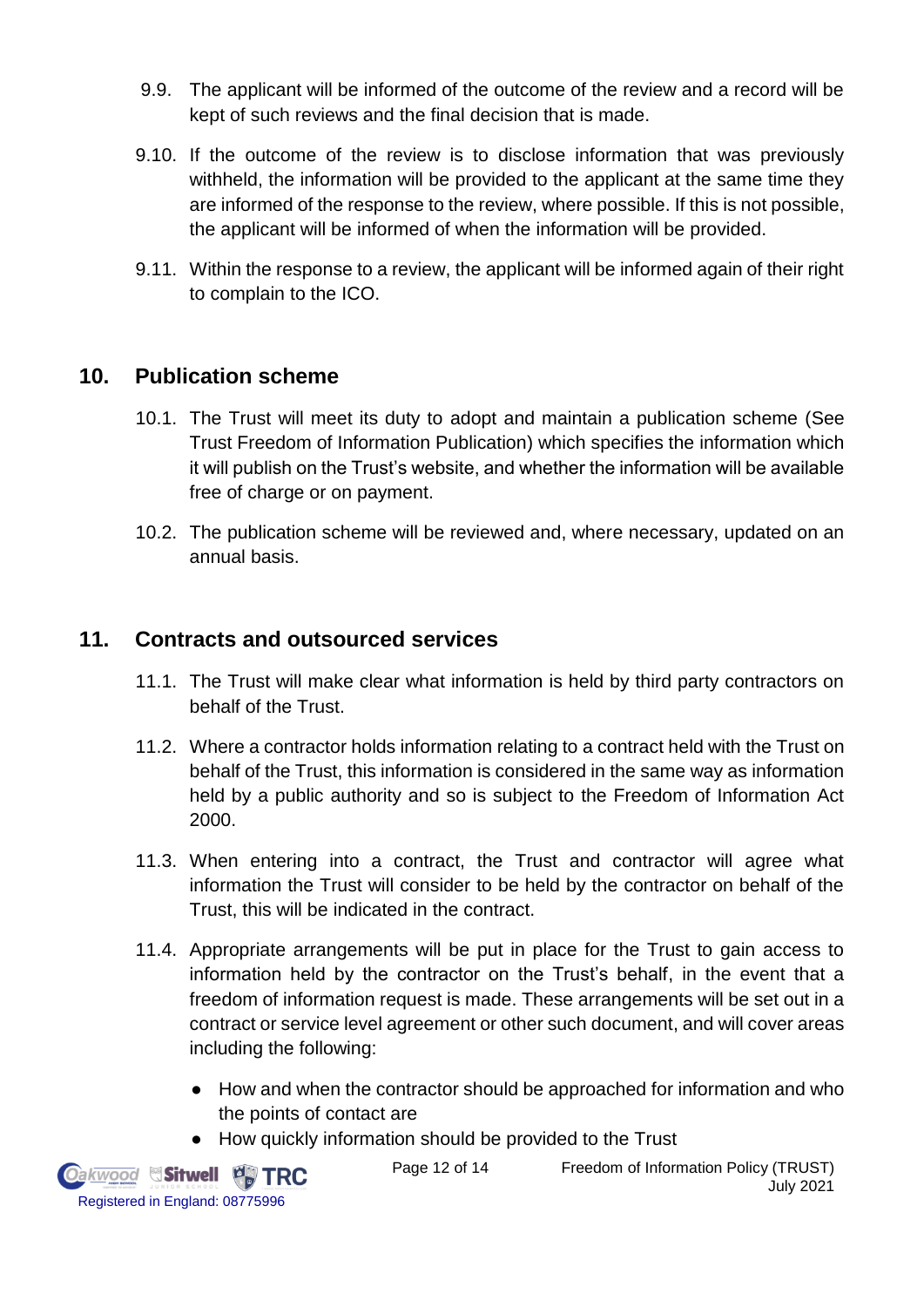- How any disagreement about disclosure between the Trust and contractor will be addressed
- How requests for internal reviews and appeals to the ICO will be managed
- The contractor's responsibility for maintaining record keeping systems in relation to the information they hold on behalf of the Trust
- The circumstances under which the Trust must consult with the contractor about disclosure and the process for doing so
- The types of information which should not be disclosed and the reasons for this confidentiality, where appropriate
- 11.5. In some situations, the Trust may offer or accept confidentiality arrangements that are not set out within a contract with a third party. The Trust and the third party will both be aware of the legal limits placed on the enforceability of expectations of confidentiality and the public interest in transparency.
- 11.6. Such expectations outlined in 11.5 will only be created where it is appropriate to do so.
- 11.7. Contractors must comply with requests from the Trust for access to information they hold on behalf of the Trust .
- 11.8. Requests for information held by a contractor on behalf of the Trust will be responded to by the Trust. If a contractor receives a request, this will be passed onto the Trust for consideration.

| <b>Policy Review</b>            | Bi - Annual                                               |  |  |  |
|---------------------------------|-----------------------------------------------------------|--|--|--|
| Policy to be approved by        | Executive Leadership Team (ELT)                           |  |  |  |
| <b>Date of Review</b>           | <b>July 2021</b>                                          |  |  |  |
| <b>Approved by Chair of ELT</b> | <b>David Naisbitt</b>                                     |  |  |  |
| <b>Next Review</b>              | <b>July 2023</b>                                          |  |  |  |
| <b>Lead Professional</b>        | Jill Bartlett, LRC and Information Services Manager       |  |  |  |
| <b>Communication</b>            | Via HR System, staff Handbook. Briefing to be included in |  |  |  |
|                                 | GDPR update September 2021                                |  |  |  |

## **Policy Monitoring and Review**